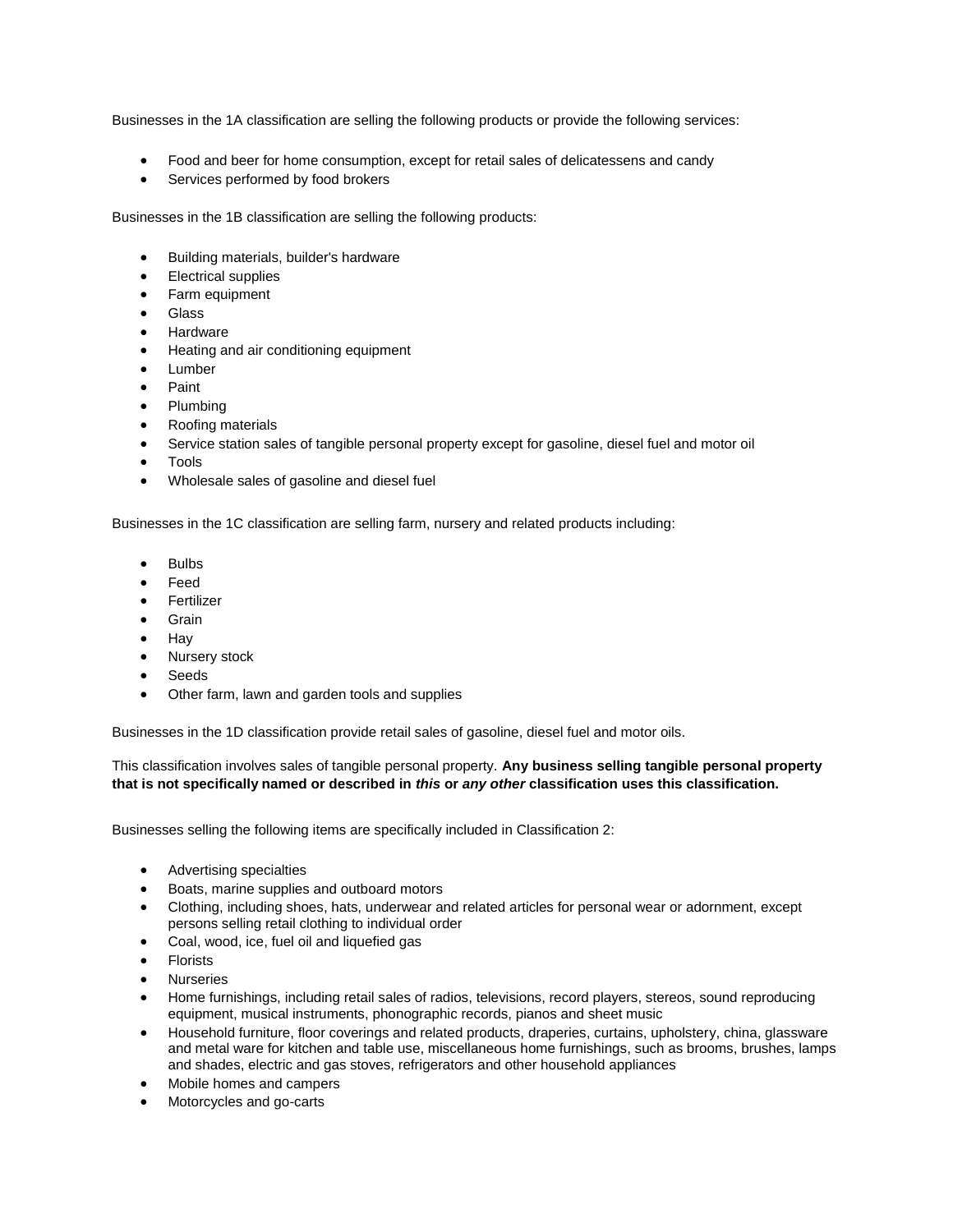- Motor vehicles, parts and accessories, tires and batteries
- Prescription drugs and patent medications
- Restaurants that prepare food and drinks, including alcoholic beverages for consumption on and/or off the premises

Classification 3 is for **service businesses**. Some businesses that provide services are listed in this section as exempt and are not required to have a business license. Additonally, some businesses selling tangible personal property are also included in this classification.

Sellers of these types of tangible personal property are classified under Classification 3 include:

- Antiques, including antique furniture, furnishings and objects of art
- Architectural supplies
- Artist paints and supplies
- Artificial flowers
- Awnings
- Baby carriages
- Bait
- Banners
- Binoculars
- **Books**
- Cameras, film and other photographic supplies and equipment
- Candy
- Cigars, cigarettes, tobacco and smoking supplies
- Clothing made to individual order
- Coins
- Delicatessens
- Electric razors
- **•** Fireworks
- Flags
- Gemstones
- Gifts and novelty merchandise, souvenirs and miscellaneous small art goods, such as greeting cards and holiday decorations
- Hearing aids
- Jewelry, diamonds and other stones mounted in precious metals, rings, bracelets, brooches, sterling and plated silverware, watches and clocks
- Leather goods
- Luggage
- Office supplies, including stationery, accounting and legal forms, office forms and supplies, pens and pencils, school supplies and writing supplies
- Optical lenses and other related tangible personal property dispensed by an optometrist or ophthalmologist in conjunction with professional services rendered to patients
- Orthopedic and artificial limbs
- Pawn shops
- Pet foods
- Pets
- Piers and floats
- Rock and stone specimens
- Rubber stamps
- Sporting goods and equipment, including stores that sell bicycles, bicycle parts and accessories
- **Stamps**
- Swimming pools
- **Telescopes**